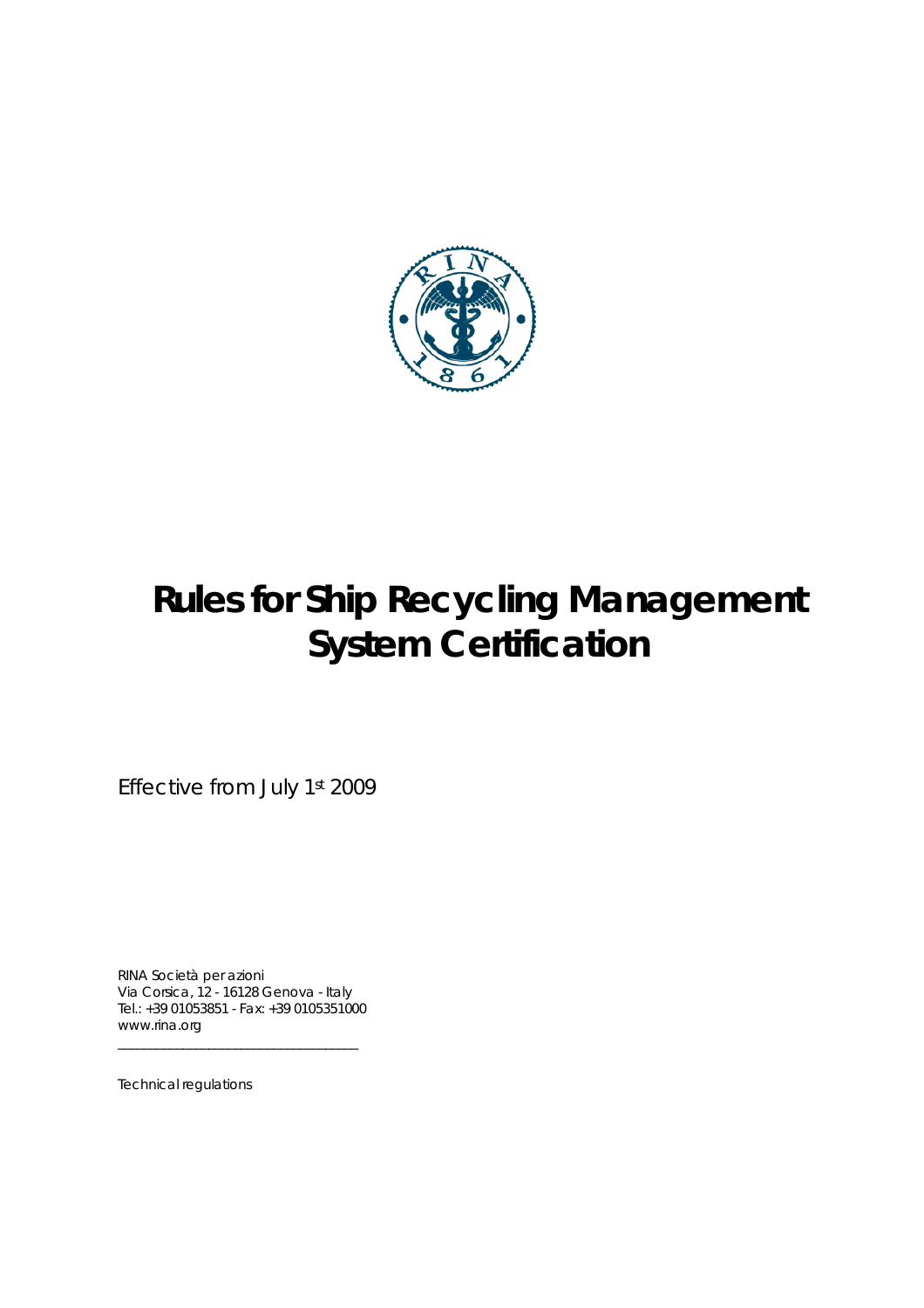

# **CONTENTS**

| CHAPTER 4 ISO 30000 CERTIFICATION FOR SITES ALREADY CERTIFIED ACCORDING TO |  |
|----------------------------------------------------------------------------|--|
|                                                                            |  |
|                                                                            |  |
|                                                                            |  |
|                                                                            |  |
|                                                                            |  |
|                                                                            |  |
|                                                                            |  |
|                                                                            |  |
|                                                                            |  |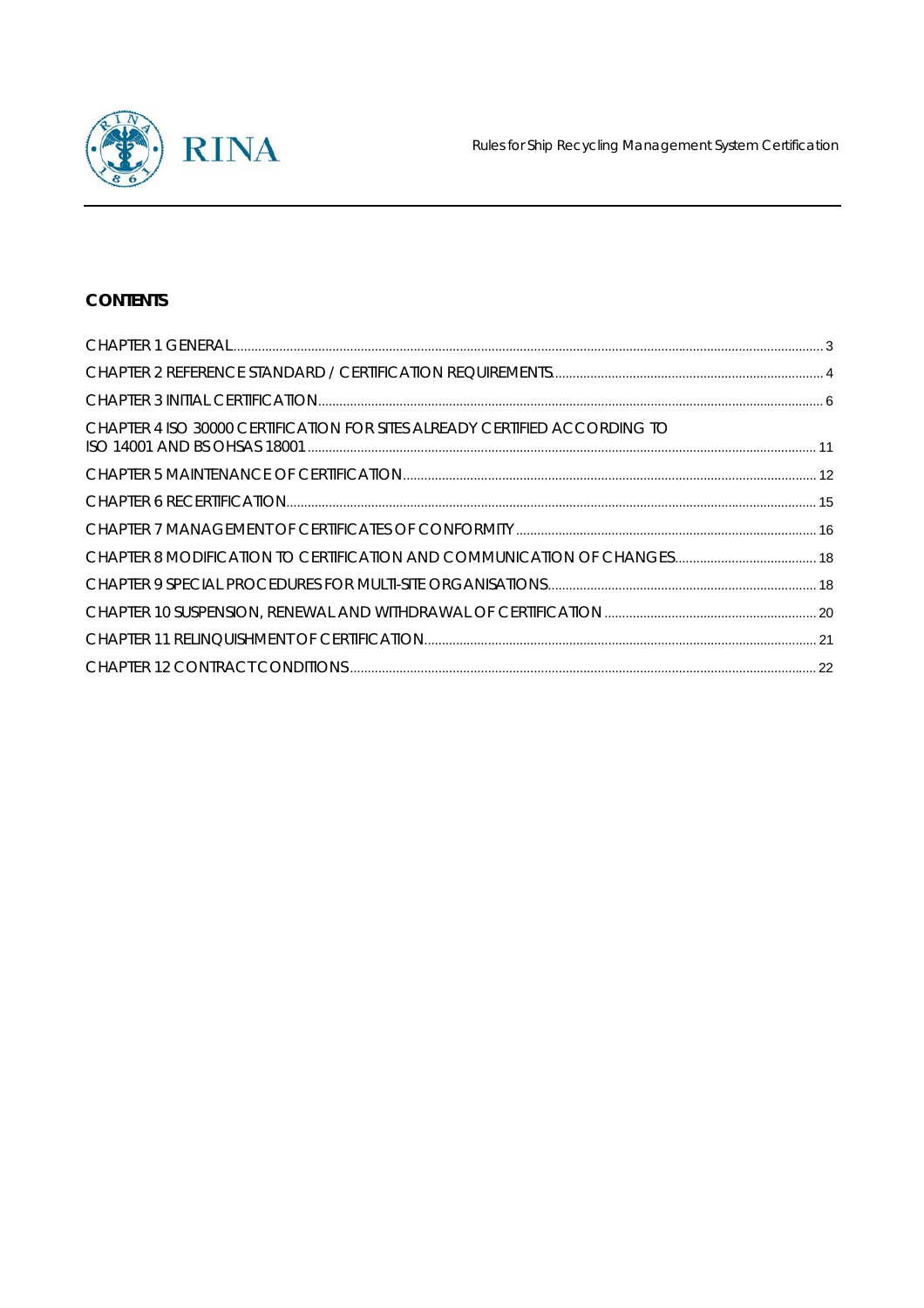

# **CHAPTER 1 GENERAL**

## **1.1**

These Rules describe the procedures applied by RINA for the certification of Management Systems of Ship Recycling activities and how organisations can apply for, obtain, retain and use this certification, as well as its possible suspension and revocation.

For any issues not covered in this document, reference should be made to the "GENERAL CONTRACT CONDITIONS GOVERNING SYSTEM, PRODUCT AND PERSONNEL CERTIFICATION" which can be downloaded at www.rina.org.

## **1.2**

RINA issues this certificate to organisations whose Management System has been recognised as fully conforming to all the requirements of the ISO 30000 Standard.

Moreover, RINA may, on request, audit compliance of the Management System with other reference regulatory documents. The specific RINA rules/guides must also be considered in these cases.

## **1.3**

Certification is open to all organisations and does not depend on whether they belong to an association or group.

RINA will apply the fees established on the basis of its current tariffs for the certification service and guarantees fairness and uniformity of application. RINA is entitled to refuse requests for certification by organisations that have been the subject, or whose production or activities have been the subject, of restriction, suspension or proscription by a public authority.

#### **1.4**

The certificate issued by RINA pertains exclusively to a single organisation, where organisation means a group, company, enterprise, body or institution, or parts and combinations thereof, whether associated or not, public or private, with its own functional and administrative structure.

For organisations with more than one operating unit, a single operating unit can be defined as an organisation.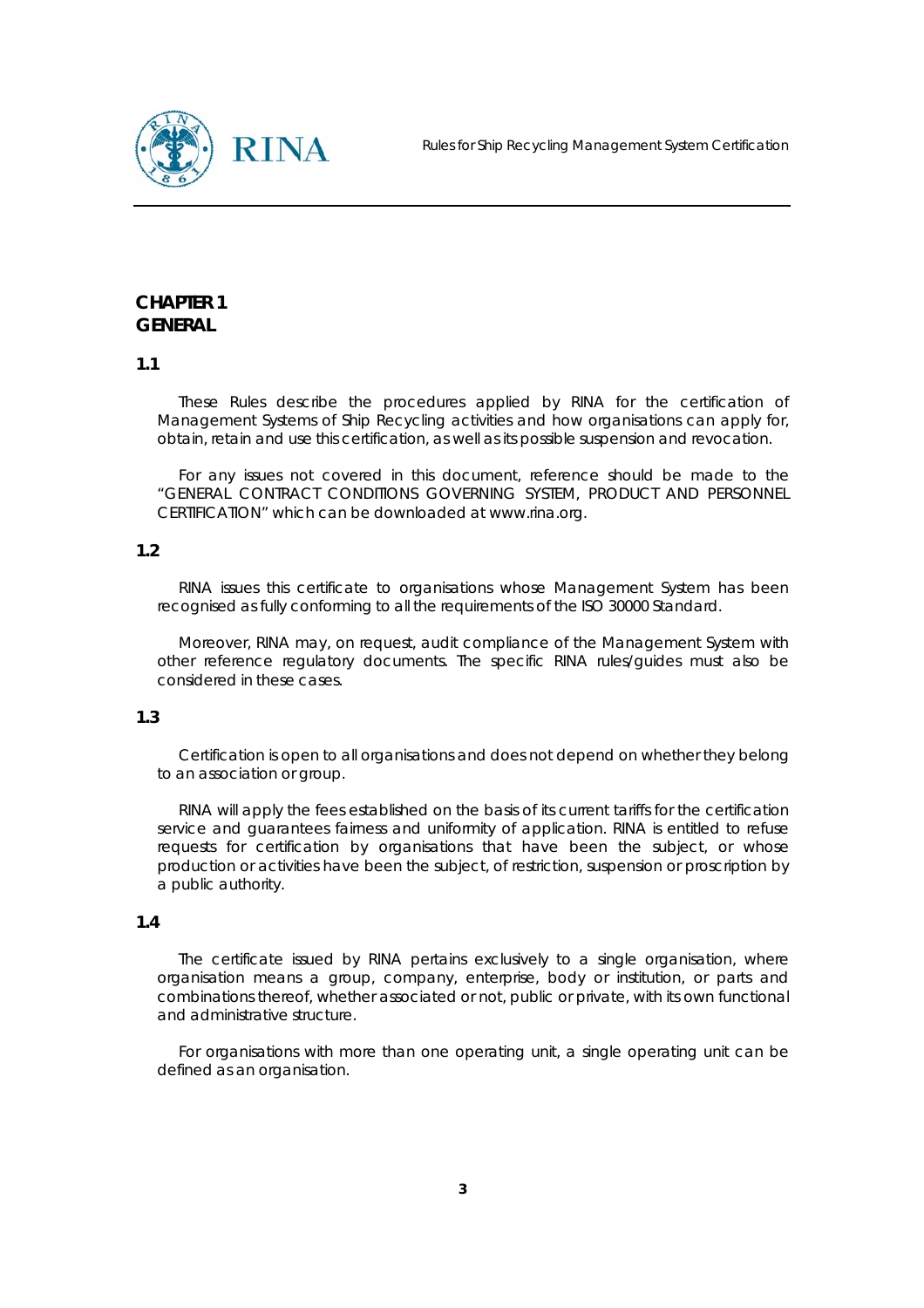



The procedures envisaged in these Rules are also applied when Management System certification is requested under the provisions of the RINA Rules for the classification of ships or other rules applicable to the organisation; in such cases, any additional requirements for the Management System contained therein are to be complied with.

#### **1.6**

The terminology used in these Rules is indicated in the ISO 30000 and ISO/PAS30003 Standards.

## **CHAPTER 2 REFERENCE STANDARD / CERTIFICATION REQUIREMENTS**

#### **2.1**

Organisations wishing to obtain RINA certification of their Management System must first and henceforth satisfy the requirements of the ISO 30000 Standard and those indicated in the following paragraphs of this Chapter, as well as any other additional requisites foreseen at international level (e.g.: International Convention for the Safe and Environmentally Sound Recycling of Ships).

## **2.2**

 $\overline{a}$ 

In particular, in order to obtain Management System certification, the organisation must:

2.2.1 have performed a preliminary analysis of all the sites for which Management System certification is requested:

- A description of the type of activity carried out at the site including the processes, infrastructures and hazardous substances/materials managed and handled;
- Identification of the aspects linked to recycling<sup>1</sup> associated with the organisation's activities and related impacts and applicable legislative requirements

 $1$  Aspect linked to recycling means every element of the operations, procedures, activities, waste management, contract, dismantling, storage, separation, treatment, disposal, recycling, reuse or trade of a recycling plant which affects or could affect health and safety requirements or environmental or legal requirements. The aspect linked to recycling also includes both environmental aspects and risks associated with ship recycling activities.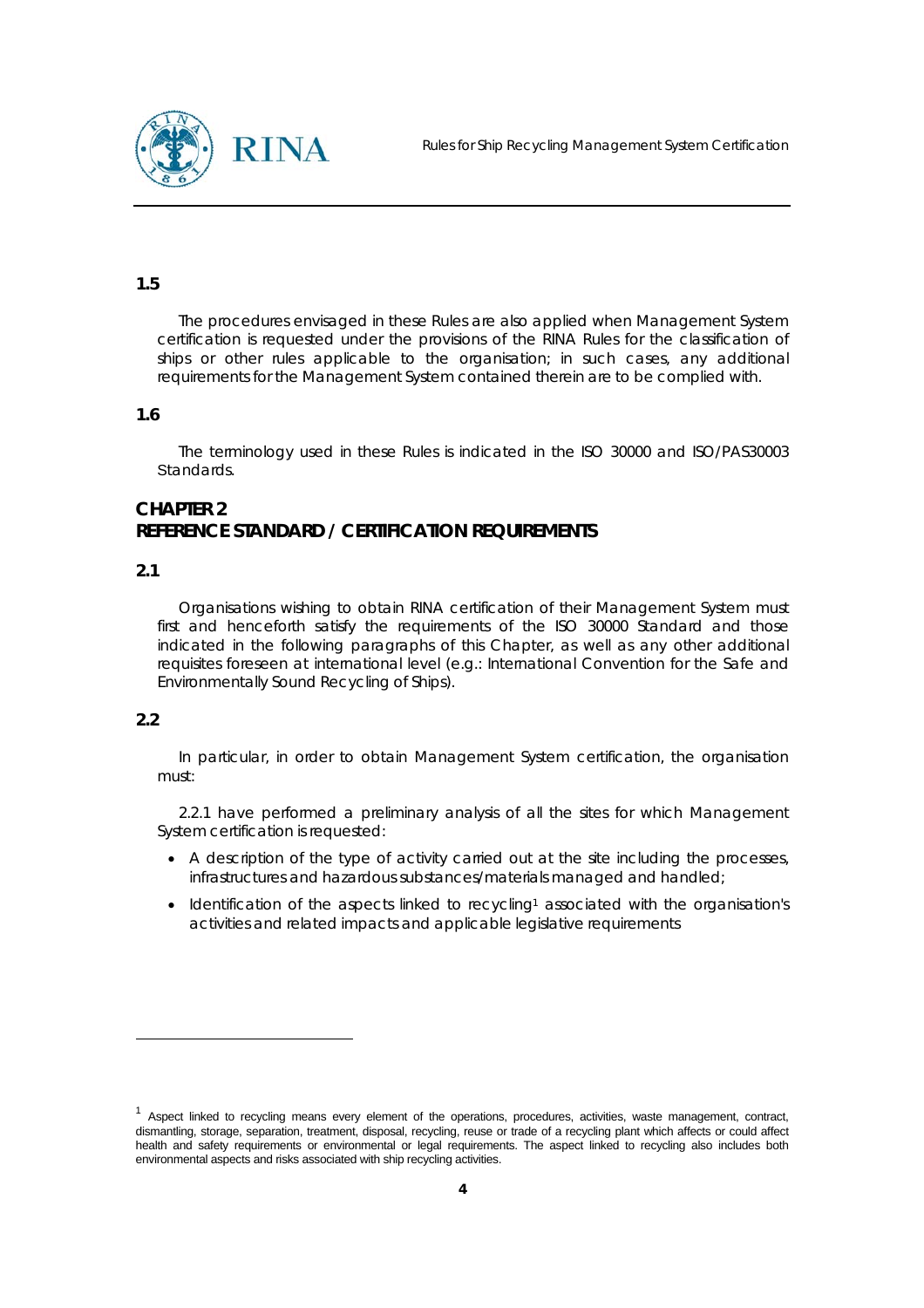

2.2.2 have a Manual which:

- defines the scope of the Management System, describes the main system elements and their interactions and contains or refers to the relative documented procedures;
- takes into consideration the requirements of the Standard and gives a description, not necessarily detailed, of the resources and procedures used to ensure compliance with these requirements;
- contains a suitable description of the company organisation

2.2.3 have established and maintained active and fully operative a Management System in total conformity with the requirements of the ISO 30000 Standard.

A Management System is considered as being fully operative when:

- it has been applied for at least three months;
- the internal audit system has been fully implemented and its effectiveness can be demonstrated;
- at least one management review of the system has been carried out and documented;
- the significant aspects linked to recycling have been assessed and identified;
- the ship recycling objectives and relative programmes have been established and documented;
- the impacts linked to recycling and controls of the associated activities have been monitored and recorded;
- continuous improvement actions, pollution prevention actions and actions to reduce the risks associated with occupational health and safety have been implemented.

## **2.3**

The requirements indicated in point 2.2 are verified by RINA by means of a two-stage initial audit, both carried out at the organisation's site(s):

Audit stage 1 and audit stage 2.

The special features of the initial audit are described in the next chapter.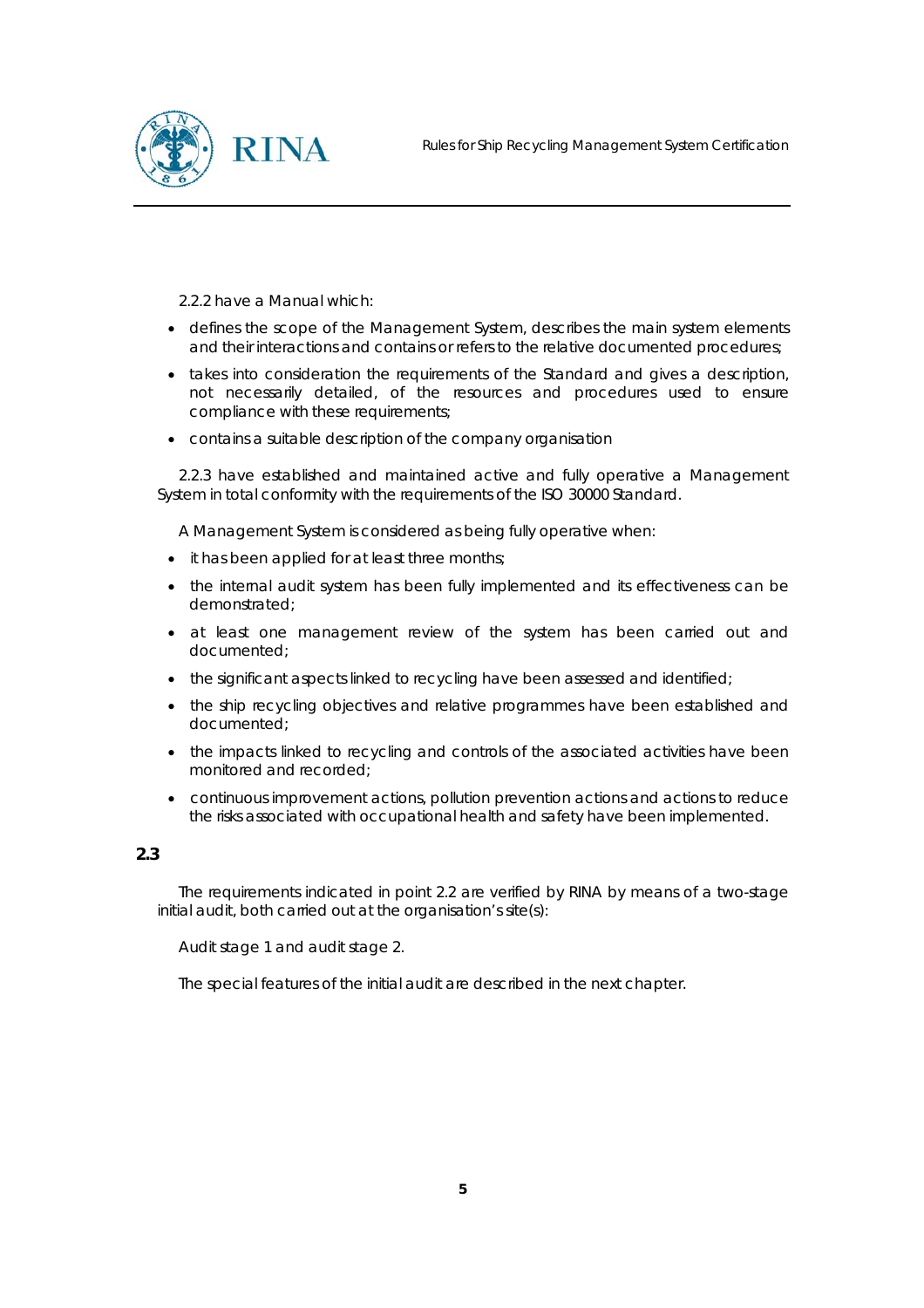

# **CHAPTER 3 INITIAL CERTIFICATION**

#### **3.1**

Organisations wishing to obtain certification for their Management System must provide RINA with their main organisation/production data and site location(s) by filling in all parts of the "Informative Questionnaire" form, available at www.rina.org, and sending it to RINA which will use it to prepare a quotation.

In particular, the organisation must communicate to RINA:

- information concerning all the sites, plants or organisations for downstream waste management, such as transport systems, recycling, reuse, landfill plants and other disposal systems;
- information concerning all the processes outsourced by the organisation that may affect conformity with requirements;
- the number of permanent and temporary sites involved in certification and the relative activities carried out there.

This information is required in order to verify the application of certain requirements of the standard beforehand and to draw up a suitable offer.

If organisations accept RINA's quotation, they must make their application official by sending RINA the specific form attached to the offer, indicating the reference standard and, if relevant, any other reference standard document according to which certification is requested.

On receipt of the application for certification and the relative annexes and having ensured they are complete, RINA will send the organisation written acceptance of its application.

The organisation's request, which makes specific mention of these Rules, and its acceptance by RINA, contractually formalise the relationship between RINA and the organisation, and the applicability of these Rules.

The agreement signed between RINA and the organisation includes:

- the initial audit comprising two stages and the issue of the certificate;
- subsequent surveillance and recertification audits
- any additional services specified in the offer.

RINA informs the organisation of the names of the auditors appointed to conduct the audit stage 1 and audit stage  $2$ ; the organisation may object to the appointment of these auditors, stating its reasons.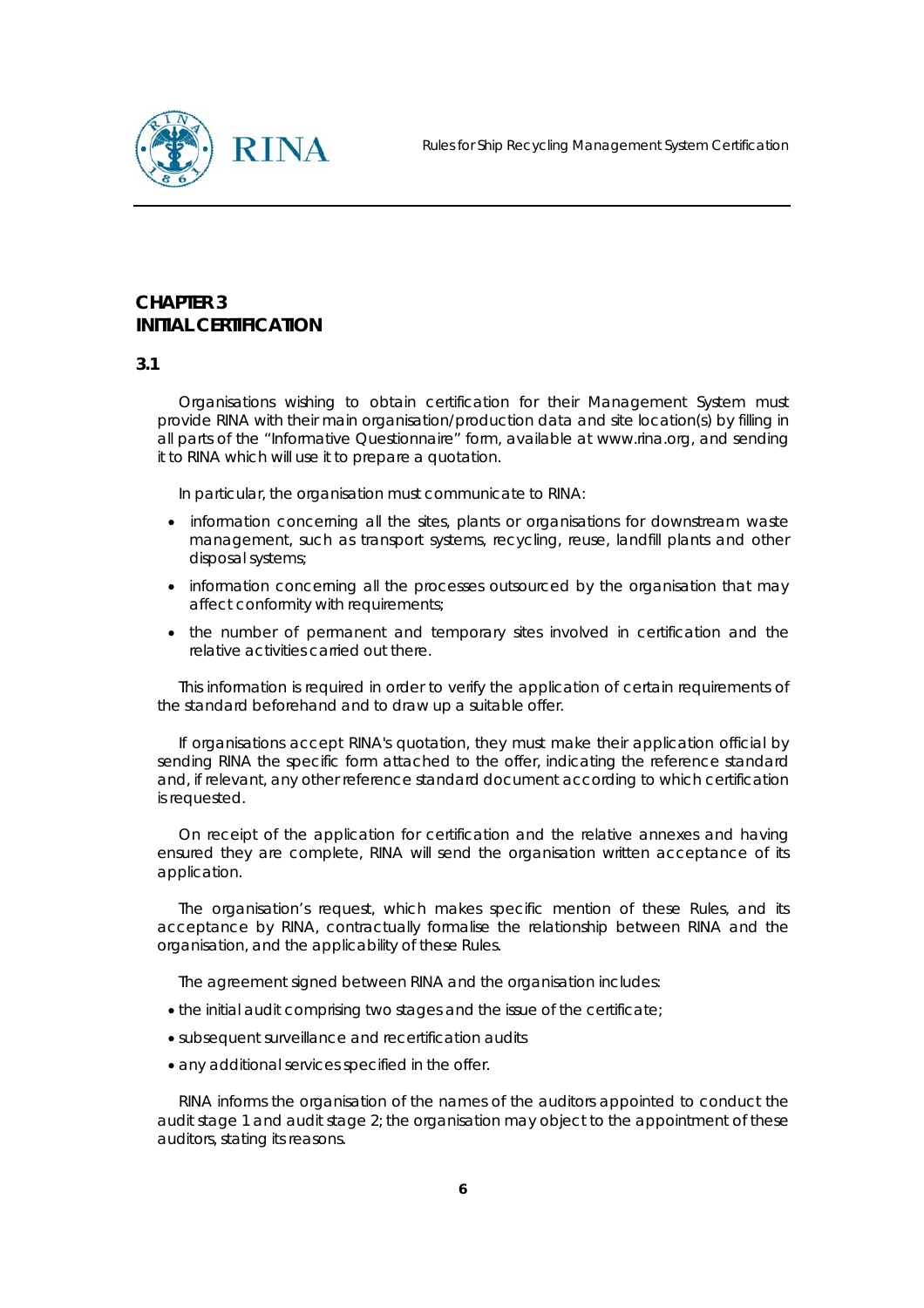

During the initial audit, the organisation must be able to demonstrate that the Management System has been fully operational for at least three months and that it effectively applies the system and relative documented procedures.

## **3.2**

At the time the stage 1 audit is performed, the organisation is to provide RINA with the following documents:

- $\bullet$  final report of the preliminary site(s) analysis including the layout of the site(s);
- management manual describing the Policy, Objectives and Programme(s) and the Management System of the organisation (last valid revision);
- organisation chart of the organisation's Management System;
- list of internal procedures which are relevant in terms of management;
- list of the environmental and safety authorisations held by the organisation and list of the environmental and safety fulfilments applicable to the organisation;
- list of current sites, describing the activities performed there;
- a copy of the Chamber of Commerce registration certificate or an equivalent document, certifying the existence of the organisation and describing the activity it performs.

RINA may ask, at its discretion, to examine other documents, apart from those previously mentioned, that are considered to be important for assessing the Management System.

RINA examines the above documents for conformity with the reference standard and with the requirements of these Rules.

The outcome of this review is recorded in the audit stage 1 report – document review, which will be given to the organisation together with the on-site stage 1 report, see par. 3.3 below; any non-conformities considered as critical found in the documentation must be eliminated by the organisation to the satisfaction of RINA before the certification procedure can continue.

The documentation referred to above is normally kept by RINA for its files.

## **3.3**

The audit stage 1 "on-site" of the Management System is generally performed at the organisation's site(s), except in special cases.

This audit sets out to:

- analyse the System by collecting information concerning the scope of the organisation's Management System, processes and sites, together with the relative legal and regulatory aspects;

- plan audit stage 2, reviewing the resources allocated to perform it and agreeing the details with the organisation.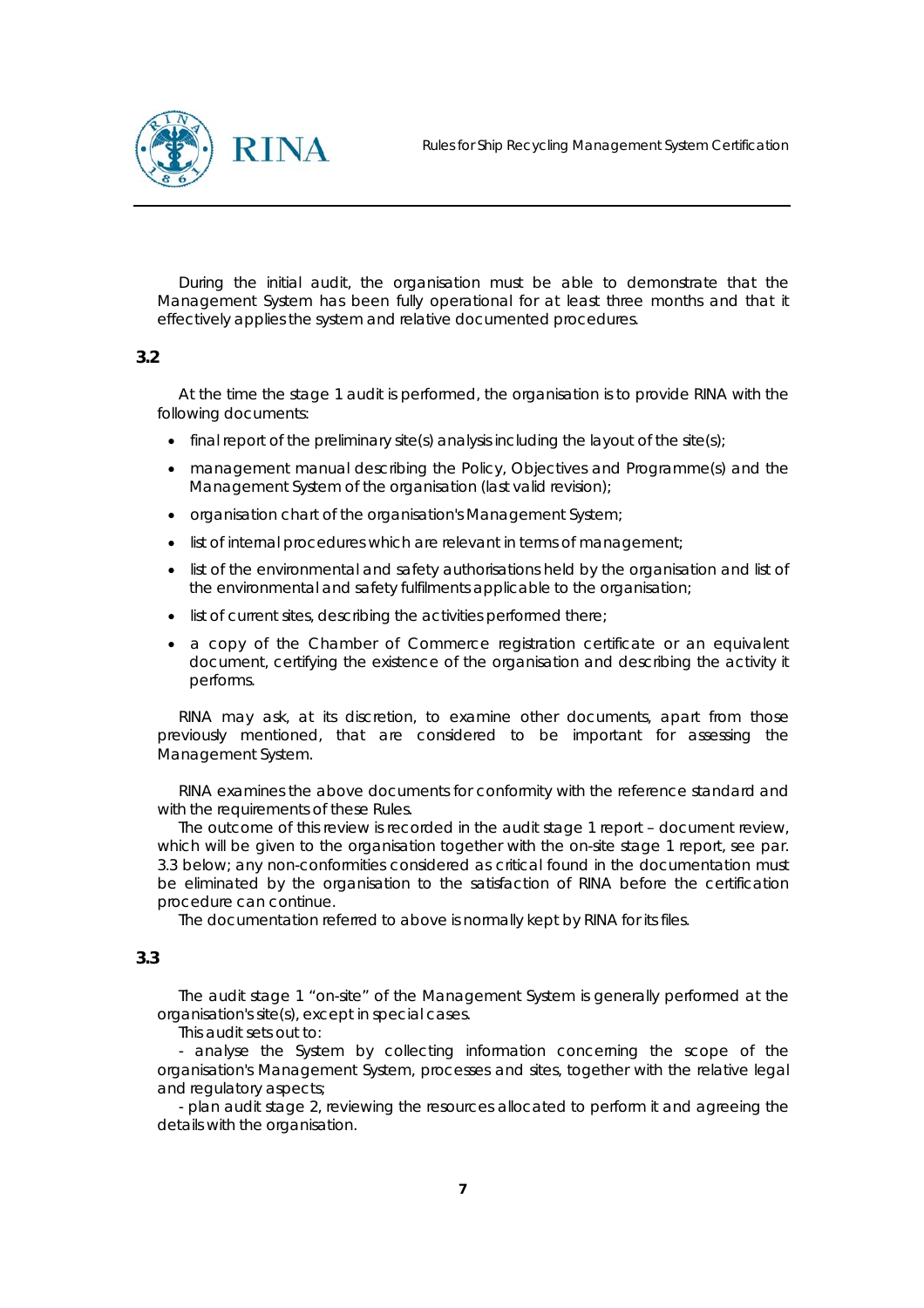

During the audit stage 1 "on-site", qualified RINA auditors also conduct on-site inspections and interviews with the organisation's staff, verifying at least:

a) that the Management System documentation, including the procedures, covers all the requirements of the standard;

b) that a complete cycle of audits covering all the sites and the relative management review has been performed;

c) that the organisation has documented the evaluation of the significant aspects associated with recycling and the reliability of this evaluation in relation to the type of organisation;

d) that the organisation has all the environmental and occupational health and safety authorisations required to allow it to carry out its activities and that such authorisations are valid;

e) that the organisation complies with the fulfilments contained in the documents indicated in letter d), as well as with those required by applicable environmental and occupational health and safety legislation.

At the end of the stage 1 audit, together with a copy of the stage 1 audit report – document review as per point 3.2 above, the organisation is given a copy of the audit stage 1 "on-site" report which, among other things, indicates any observations found, including those that could be classified as non-conformities during the audit stage 2.

The actions taken by the organisation to eliminate these observations are generally checked during the audit stage 2 referred to in point 3.4.

In the event of observations deemed to be particularly important, in the judgement of the auditors who performed the audit, the organisation may be required to totally eliminate them before the audit stage 2 takes place.

#### **3.4**

The audit stage 2 is conducted at the organisation following the successful outcome of the audit stage 1 "on-site" as described in point 3.3, in order to verify the correct implementation of the Management System.

Before conducting the audit stage 2 of the site(s), RINA sends an audit plan to the organisation giving a detailed description of the activities and the requirements for conducting the audit.

If the organisation performs its activities on more than one operative site, the audit will be performed according to criteria established by RINA and communicated to the organisation.

This audit is performed by qualified RINA auditors, on the basis of the audit stage 1 and the following updated documents prepared by the organisation:

- Management System manual,
- informative questionnaire filled in by the organisation,
- list of internal procedures,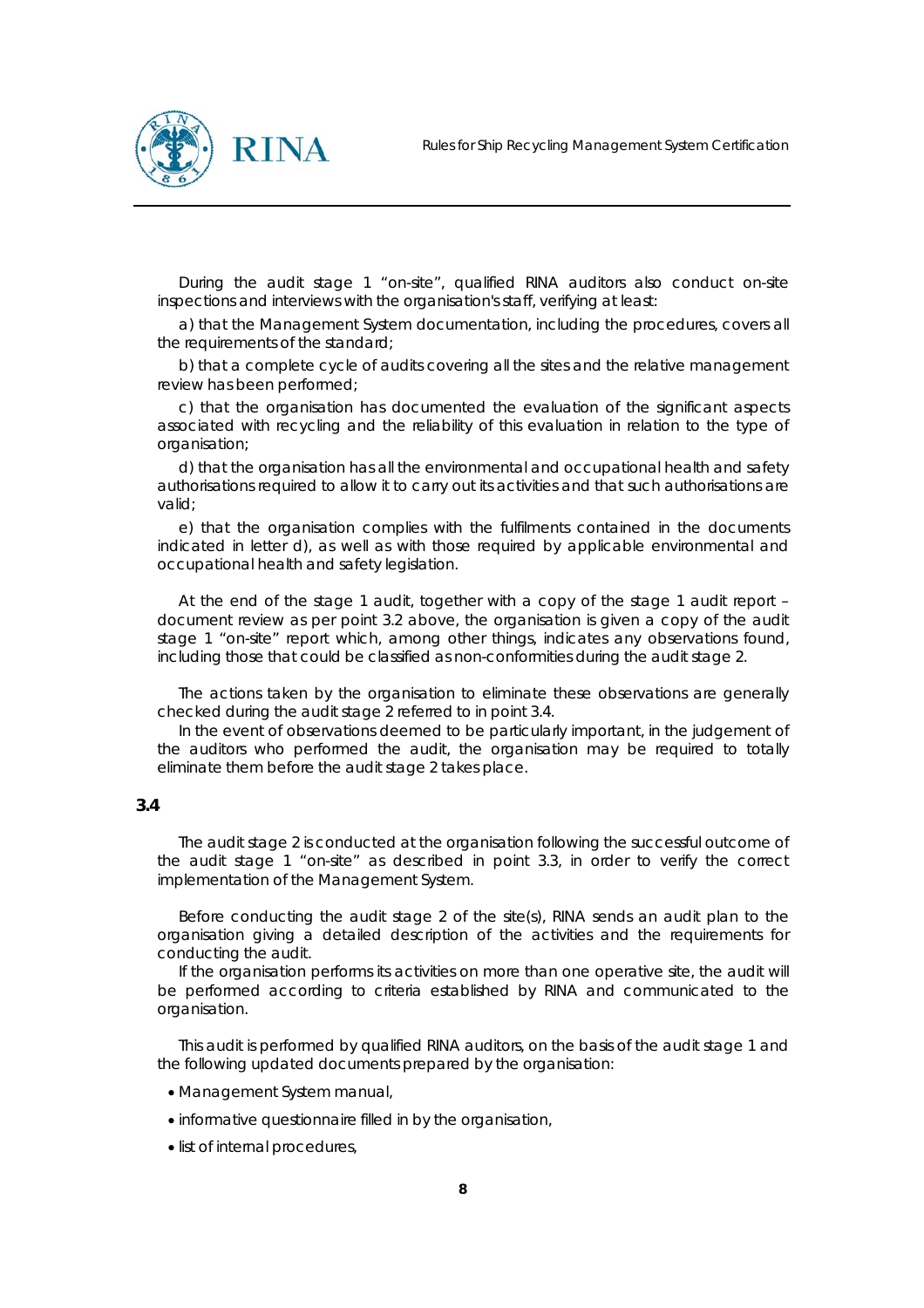

- management procedures and other Management System documents,
- Preliminary Site Analysis.

The audit stage 2 essentially comprises:

- an initial meeting with the technical staff of the organisation in order to agree and confirm the audit objectives and methods indicated in the audit plan;
- verification that the corrective actions relative to the observations found during the audit stage 1 have been effectively implemented;
- an inspection of the site(s) of the organisation to verify conformity of the Management System with the reference documents and its complete implementation. During this inspection, checks on the plants and interviews with the staff involved in the Management System will also be made;
- verification of the management of the flow of waste produced including storage, transport and disposal activities;
- a closing meeting to explain the outcome of the audit.

#### **3.5**

 $\overline{a}$ 

At the end of the audit stage 2, the organisation is given a copy of the audit report containing any non-conformities found (type "A" finding), observations relevant to implementation of the Management System (type "B" finding) as well as any recommendations (type "C" finding).

The organisation may indicate any reservations or comments concerning the findings by the RINA auditors in the relative space in the audit report.

The contents of this report are subsequently confirmed by RINA in writing.

If there is no written communication from RINA, the report is to be considered as confirmed three working days after being received by the organisation.

After analysing the reasons for any non-conformities and/or observations indicated in the above report, the organisation must, within the data indicated on the report, inform RINA of its proposals for handling the non-conformities and/or observations, as well as the corrective action required and the dates envisaged for its implementation.

The "Member Area" of the RINA website (www.rina.org) can be used to send handling and corrective action proposals to RINA for acceptance.

The organisation, in fact, may propose handling methods and corrective action by filling in the relative forms directly in the "Member Area" of the RINA website (www.rina.org).2

RINA will notify the organisation in writing of acceptance of the proposals and of the relative implementation deadlines.

<sup>&</sup>lt;sup>2</sup> If it is impossible to access the Internet, the organisation may fill in a paper form and send it to the pertinent RINA Office.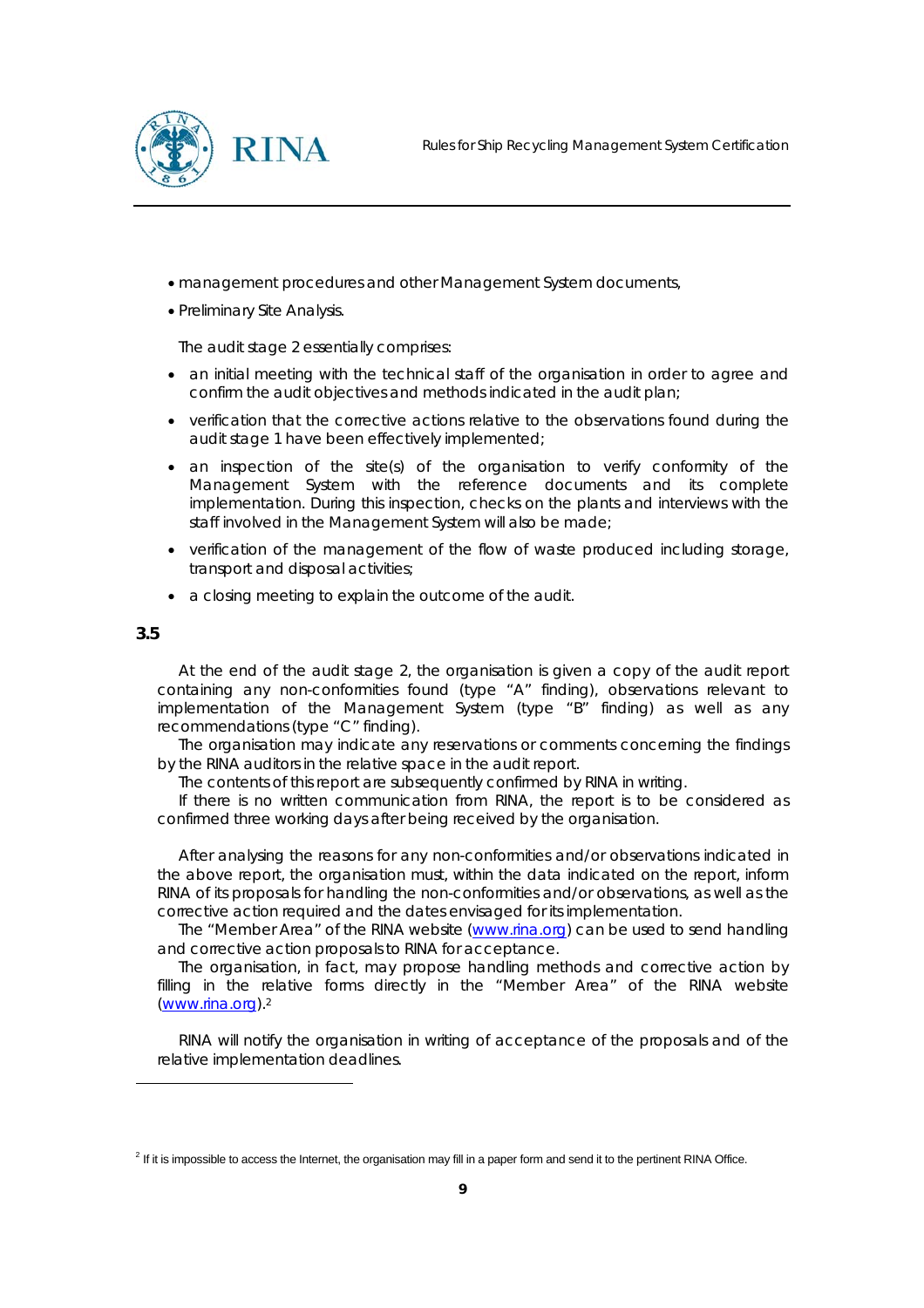

In the event of non-conformities<sup>3</sup> the certification process is suspended; in the event of observations, the number of which, in the audit team's judgement, may compromise the efficiency of the System, the certification process is also suspended.

In these cases, RINA may perform a supplementary audit within three months in order to ascertain the effectiveness of the proposed handling methods and corrective action; if this audit is successful the certification process will be resumed.

The auditing team may decide to perform the supplementary audit on site or on the documents, depending on the type of corrective action involved.

If the above period is exceeded, the organisation's Management System is completely re-examined within six months of the finding.

After the six month period has elapsed with no positive outcome of the assessment, RINA reserves the right to definitively close the certification file and charge the time spent and expenses incurred up to that moment. In such a case, if the organisation wishes to proceed with RINA certification, it must submit a new application and repeat the certification procedure.

In special cases, the above time limits may be modified at the request of the organisation, if considered justified by RINA.

## **3.7**

 $\overline{a}$ 

After the satisfactory completion of the evaluation and validation by the relative RINA committee, a Certificate of Conformity of the Management System, valid for three years, will be issued (the facsimile of which is available at www.rina.org).

The validity of the certificate is subject to the result of the subsequent annual surveillance audits and the three-yearly recertification of the Management System.

The frequency and extension of the subsequent audits to maintain certification are established by RINA on a case-by-case basis by drawing up a three-year audit plan which it sends to the organisation.

For details on the management and validity of the certificates of conformity issued by RINA, see chapter 7.

<sup>3</sup> "Non-conformities" mean:

total non-observance of one or more reference standard requirements;

non-compliance with one or more requirements of these Rules:

<sup>-</sup> non-compliance with one or more mandatory, legal requirements as for example legal limits and/or provisions, limits and/or prescriptions indicated on authorisations or other prescriptive documents, etc.

situations that could cause serious shortcomings in the management system or reduce its capacity to ensure the control of environmental aspects/impacts and/or compliance with legislation.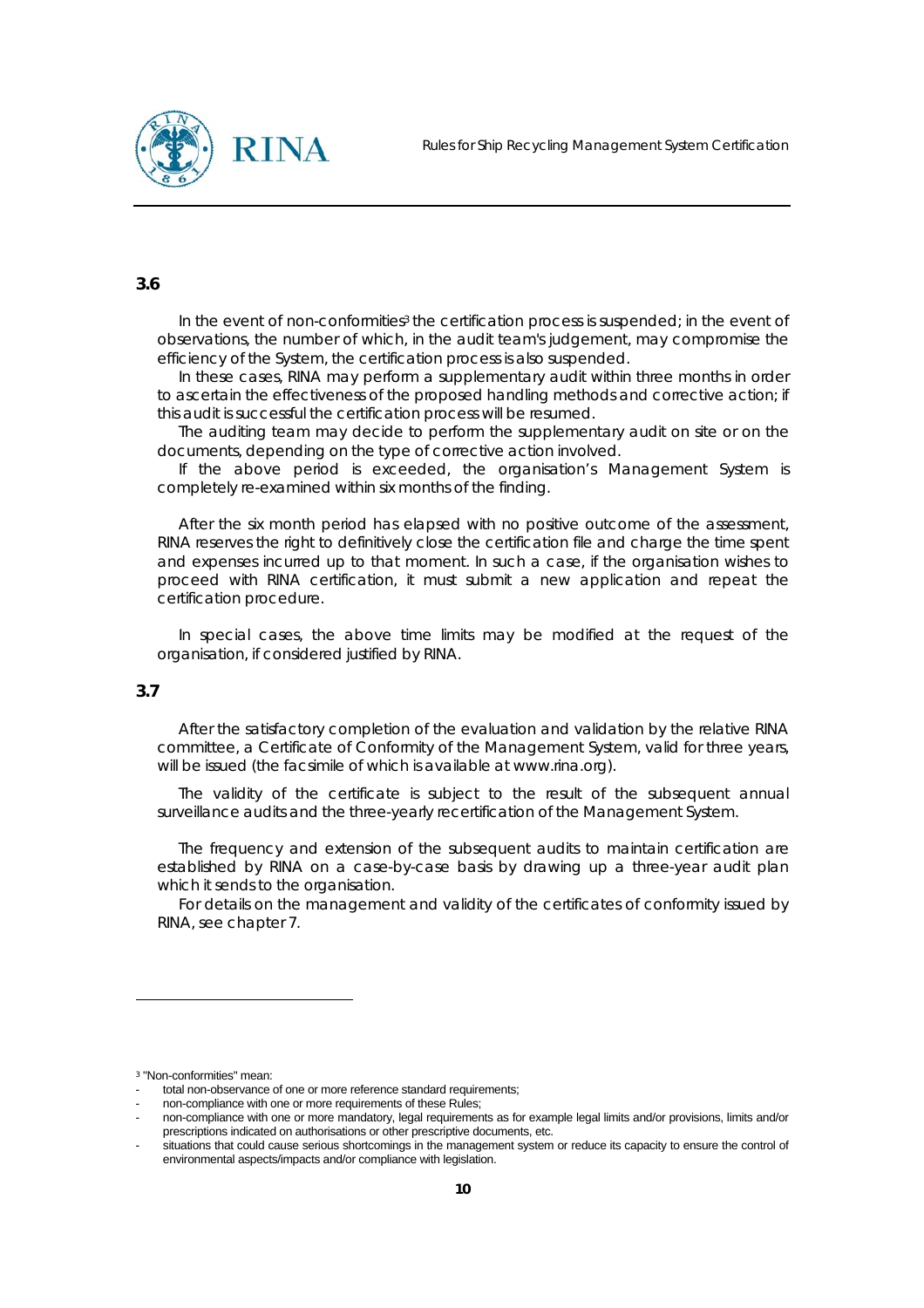

# **CHAPTER 4 ISO 30000 CERTIFICATION FOR SITES ALREADY CERTIFIED ACCORDING TO ISO 14001 AND BS OHSAS 18001**

#### **4.1**

If the organisation

- has valid integrated Environmental and Safety certification of its Management System according to the ISO 14001:2004 and BS OHSAS 18001 Standards,
- has a certificate issued by RINA on the basis of its Rules or issued by other certification bodies accredited and recognised by RINA in connection with the IAF,

the organisation may request certification to be extended also to ISO 30000, by sending a certification request to RINA, together with the following documentation:

- preliminary analysis of the site(s) only as regards the changes made in relation to the equivalent documents submitted at the time of Environmental and Occupational Health and Safety Management System certification, if required by RINA;
- list of measures taken to ensure compliance with the specific requirements of the ISO 30000 Standard and also with the rules and laws in force, including the International Convention for the Safe and Environmentally Sound Recycling of Ships.

RINA reserves the right to ask for other documents, in addition to those indicated above, which in its opinion, are important for the purpose of extending certification to the Standard.

## **4.2**

The documentation referred to in 4.1 will be assessed by RINA for compliance with the relevant requirements of these Rules; the outcome of the review will be communicated to the applicant and any non conformities found in the documentation will have to be remedied by the organisation to the satisfaction of RINA before the certification process can continue.

The documentation referred to in 4.1 will be kept by RINA for its files.

## **4.3**

Following the successful outcome of the review of the documentation referred to in 4.1, an audit of the site(s) is made to check compliance with all the additional requirements compared to those contained in the ISO 14001 and BS OHSAS 18001 Standards.

In particular, it is checked that all the integrative elements contained in the ISO 30000 Standard and in the International Convention for Ship Recycling have been taken into account and properly implemented.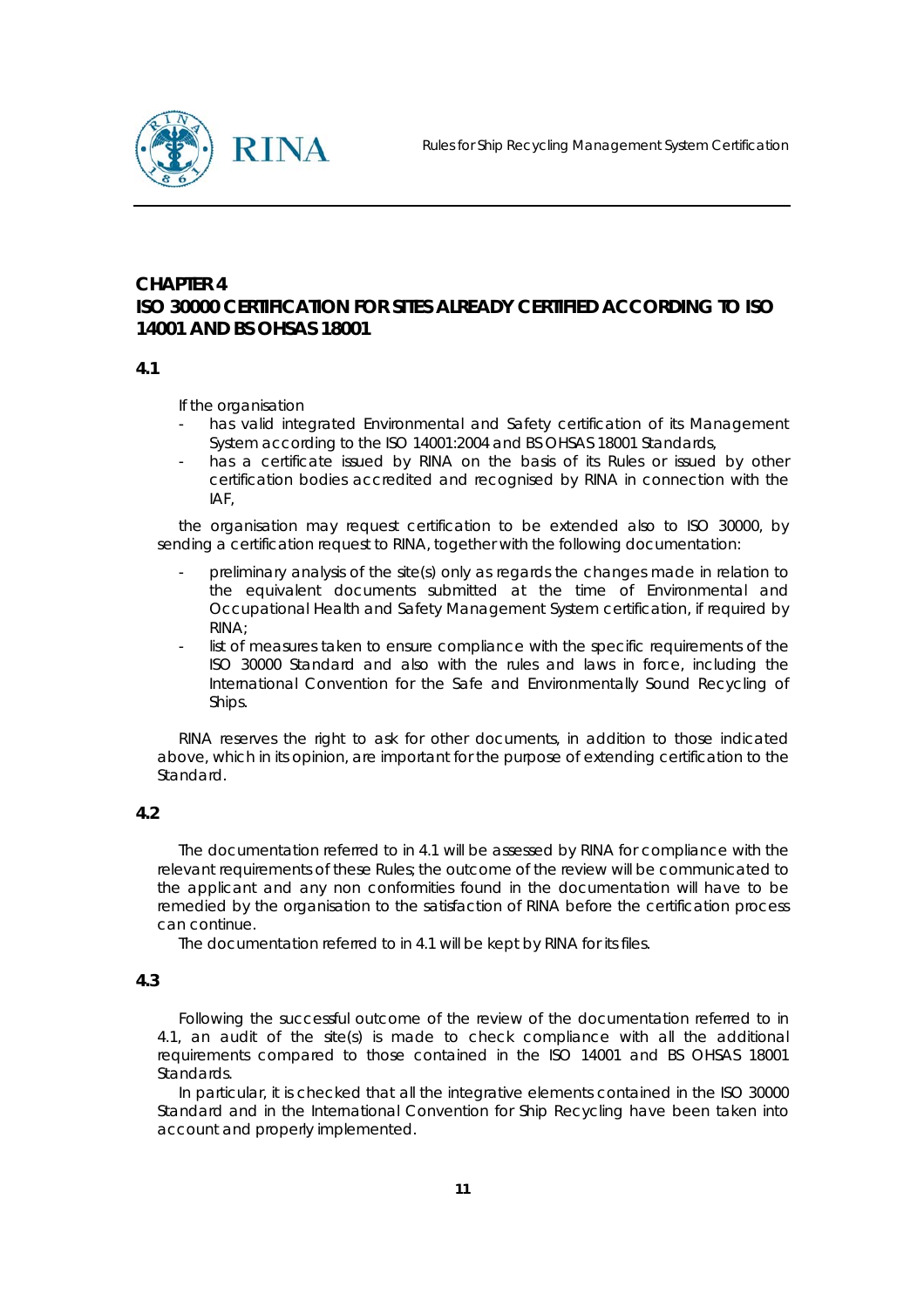

Before undertaking the site(s) audit, RINA sends the organisation an audit plan containing a detailed description of the activities and arrangements for the audit.

The audit essentially consists of:

- an opening meeting, attended by the Management or one of its representatives, with the technical staff of the organisation, to agree on the objectives and methods of the audit, indicated in the audit plan;
- an inspection of the organisation's site(s) to check the special points of the scheme. During this inspection, checks will be made of the plants and interviews held with the personnel of the organisation involved in the Management System of Ship Recycling activities,
- verification of the management of the flow of waste produced (including storage, transport and disposal) and of the management of all hazardous materials and/or substances used;
- a closing meeting to explain the outcome of the audit.

For all matters not expressly stated in this chapter relevant to performing the audit, reference is to be made to what is indicated for the stage 2 audit.

## **4.4**

Following this audit, also in this case, the contents of points 3.6 and 3.7 above apply.

# **CHAPTER 5 MAINTENANCE OF CERTIFICATION**

## **5.1**

The organisation must ensure its Management System continues to comply with the Reference Standard.

## **5.2**

The organisation must keep records of:

- aspects/impacts associated with recycling:
- environmental and/or safety accidents/emergencies on the site(s) and other events that could have had negative effects on the environment and/or on occupational health and safety;
- any complaints received concerning impacts associated with recycling;
- any observations or reports from national or local authorities responsible for controlling aspects associated with recycling;

and must make them available to RINA together with the relative corrective action implemented during the periodic audits.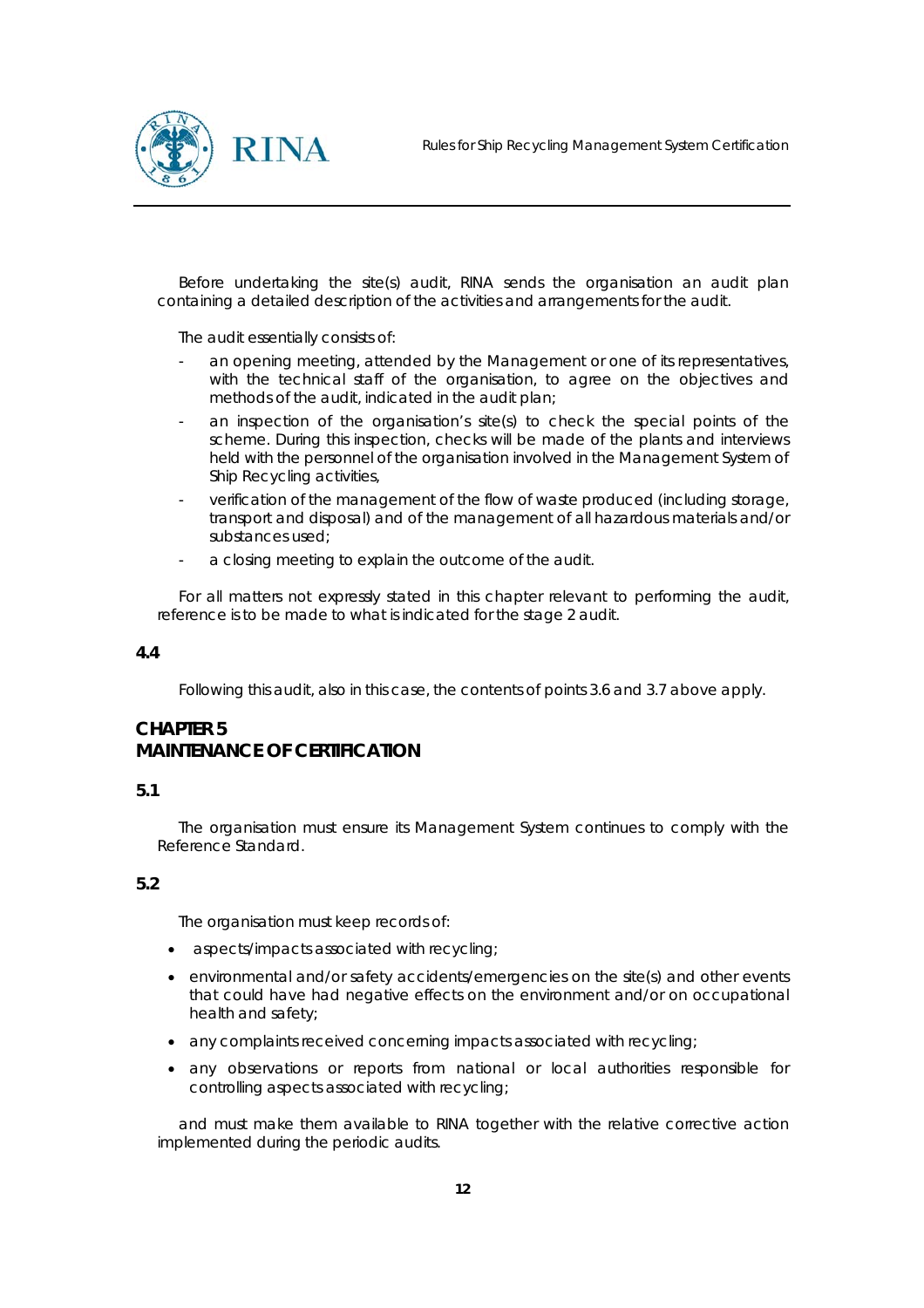

RINA performs periodic audits on the Management System in order to evaluate whether it remains compliant with the requirements of the reference standard.

Certification maintenance audits are divided into two types:

• Surveillance audits, generally performed at least once a year.

 Sample checks are made of the Management System according to the schedule indicated in point 3.8 in the organisation's possession.

• Recertification audit (see chapter 6); The Management System must be totally reviewed every three years.

#### **5.4**

Surveillance audits are performed at the organisation's site(s), according to a threeyear programme which enables each item contained in the reference standard according to which the Management System was certified to be audited at least once during the three years of validity of the Certificate.

The following aspects will be considered during the surveillance audits:

- a) internal audits and management reviews;
- b) a review of the action taken as a result of the non-conformities identified during the previous audit;
- c) handling of complaints;
- d) the effectiveness of the Management System in achieving objectives;
- e) the progress of activities implemented to promote continual improvement;
- f) continual operative control;
- g) a review of any changes.

Details of the activities and instructions for performing surveillance audits at the site(s) are described in the surveillance audit plan which RINA sends to the organisation before performing the audit.

## **5.5**

At least one surveillance audit must be performed at intervals of not more than 12 months and the date within which the audits must be performed is indicated on the three yearly audit plan sent to the organisation.

This programme may be modified by RINA according to the results of the previous surveillance audits.

If the limits of the surveillance audits are exceeded for justified reasons, this must be agreed in advance with RINA and recovered at the subsequent audit.

In any case, the date of the first surveillance audit following initial certification must be established from the final date of the stage 2 audit.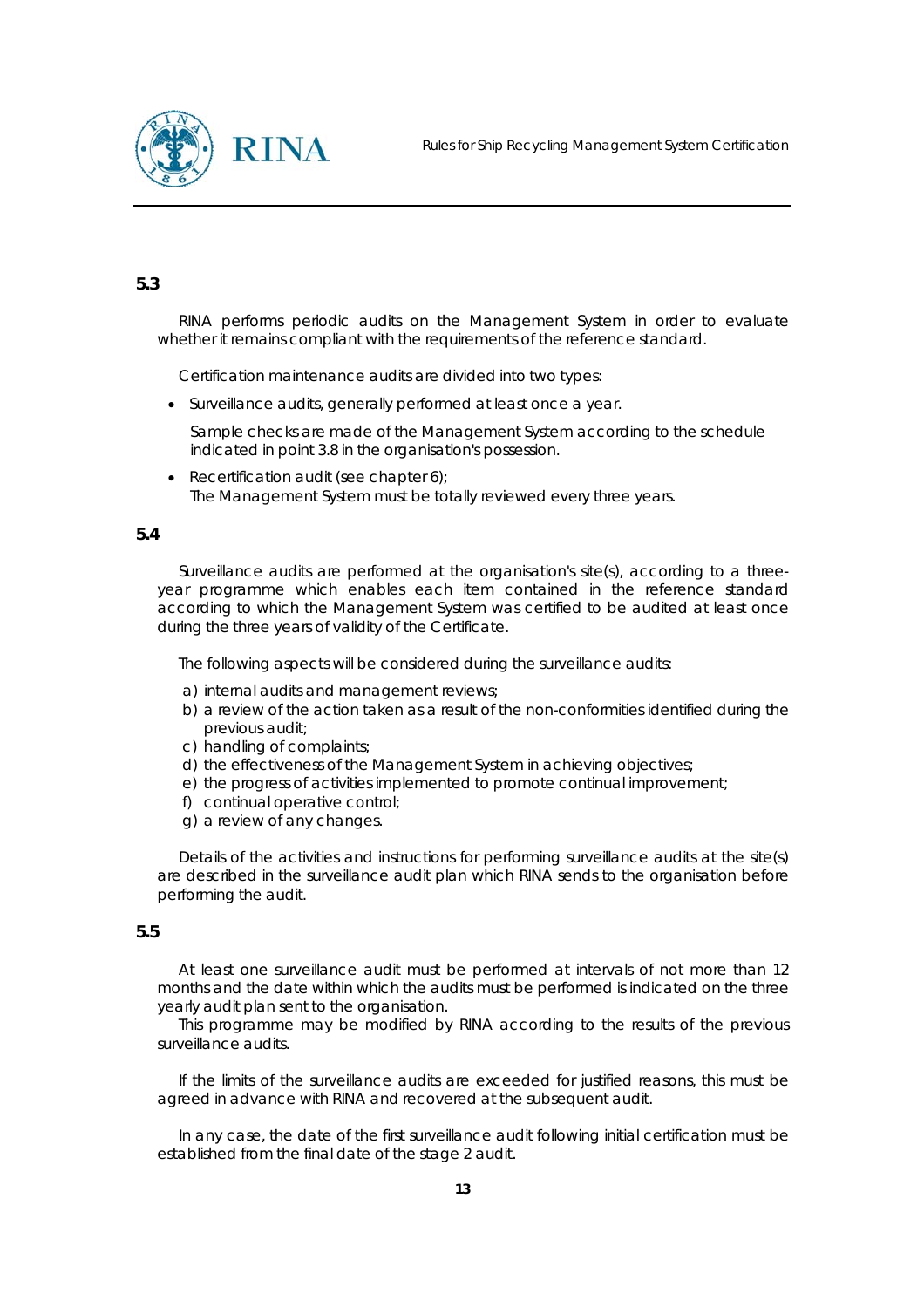

RINA also reserves the right to perform additional audits, with respect to those established in the three-year programme, at the organisation:

- if it receives complaints or reports, considered to be particularly significant, related to non-compliance of the Management System with the requirements of the reference standard and of these Rules

- in relation to changes taking place in the organisation

- of organisations whose certificate has been suspended.

If this is refused by the organisation without a justified reason, RINA may decide to suspend the certificate.

If RINA considers the complaints and reports to be justified, the cost of the supplementary audit will be charged to the organisation.

#### **5.7**

The dates of the surveillance audits will be agreed with the organisation in due time and officially confirmed in writing.

The names of the qualified auditors appointed to perform the audits will be notified by RINA in advance to the organisation which may object to the appointments, giving its reasons.

#### **5.8**

The outcome of the audits is notified as described in section 3.5.

The validity of the certificate is confirmed following the successful outcome of the surveillance audit.

#### **5.9**

In the case of non-conformities or observations whose number in the opinion of the audit team is such as to impair the correct functioning of the system, the organisation will be subject to a supplementary audit within the time limits established by RINA in relation to the importance of the non-conformities/observations and, in any case, not more than three months after the end of the surveillance audit in order to ascertain the effectiveness of the proposed handling methods and corrective action.

If the non-conformities are not eliminated within the established times or if the observations found do not ensure control of the aspects/impacts associated with recycling activities and of the applicable legal requirements, RINA may suspend certification until these non-conformities have been eliminated and, in any case, as specified in point 10.1.

All costs relative to any additional audits deriving from shortcomings in the Management System will be charged to the organisation.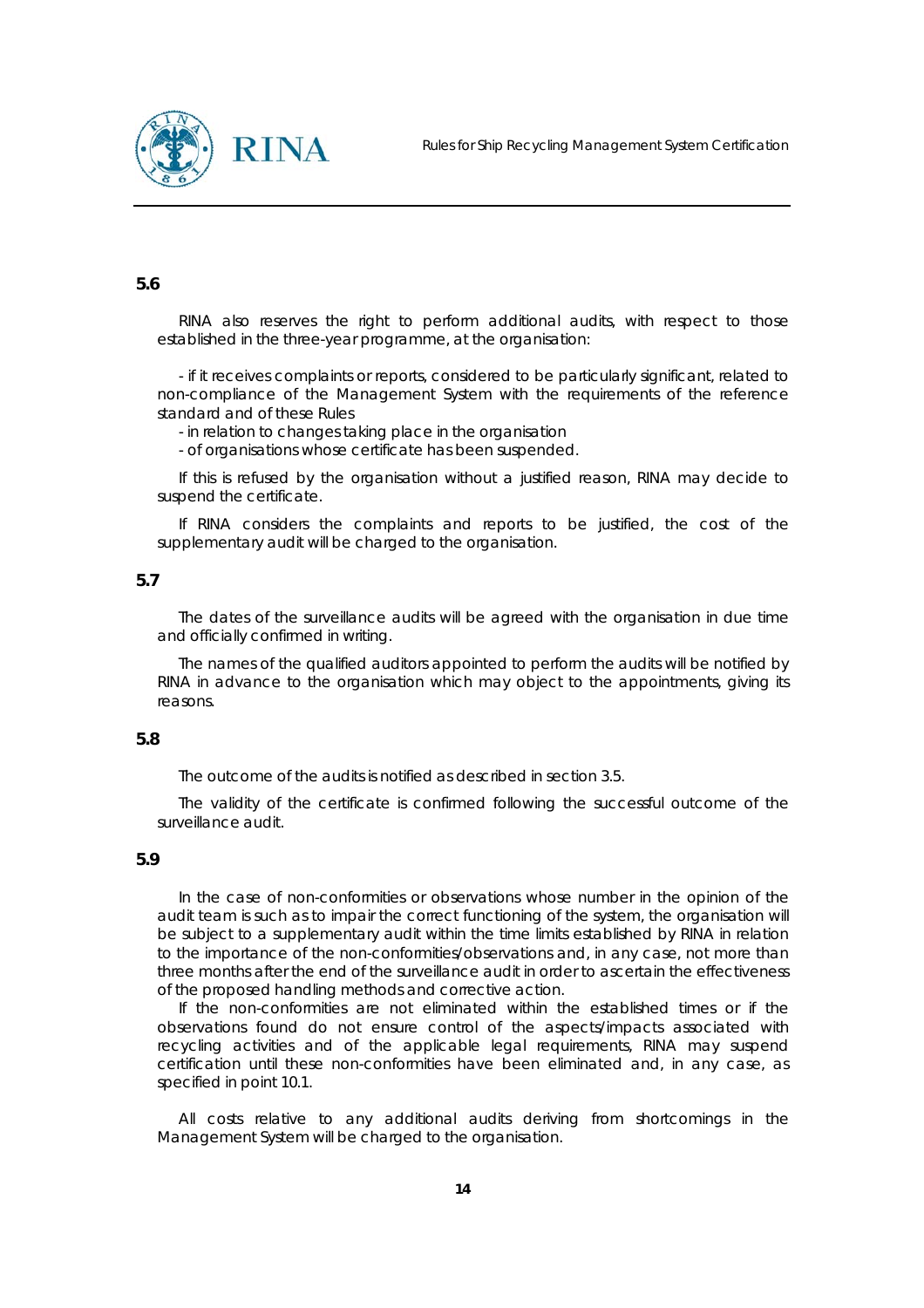

# **CHAPTER 6 RECERTIFICATION**

**6.1** 

For the recertification audit of the Management System, performed every three years, the organisation must contact RINA about three months before the date indicated on the three-year audit plan in its possession, and send an updated and complete copy of the Informative Questionnaire (available at www.rina.org) in order to allow RINA to plan the activity and agree on the date of the recertification audit.

The date of the recertification audit will be agreed with the organisation in due time and officially confirmed in writing.

The names of the auditors appointed to perform the audits will be notified by RINA to the organisation which may object to the appointments, giving its reasons.

#### **6.2**

The recertification audit sets out to confirm maintenance of the conformity and effectiveness of the overall Management System and is mainly based on an audit to perform on-site, generally, using the same criteria as the audit stage 2.

In particular, the recertification audit comprises an on-site audit which considers, among other things, the following aspects:

a) the effectiveness of the overall Management System in the light of internal and external changes and its continual pertinence and applicability for scope of the certification;

b) the commitment demonstrated in maintaining the effectiveness and improvement of the Management System in order to improve overall performance;

c) if the effectiveness of the Management System contributes towards the pursuit of the organisation's policy and objectives.

Details of the activities and instructions for performing recertification audits at the site(s) are described in the recertification audit plan which RINA sends to the organisation before performing the audit.**6.3** 

Following the successful outcome of the recertification audit, the auditing team submits a recertification proposal to RINA in order to allow it to reissue the certificate of conformity.

RINA reissues the certificate of conformity following the positive outcome of the assessment of the above proposal.

Confirmation of recertification approval by RINA with consequent issue of the certificate is sent to the organisation in writing.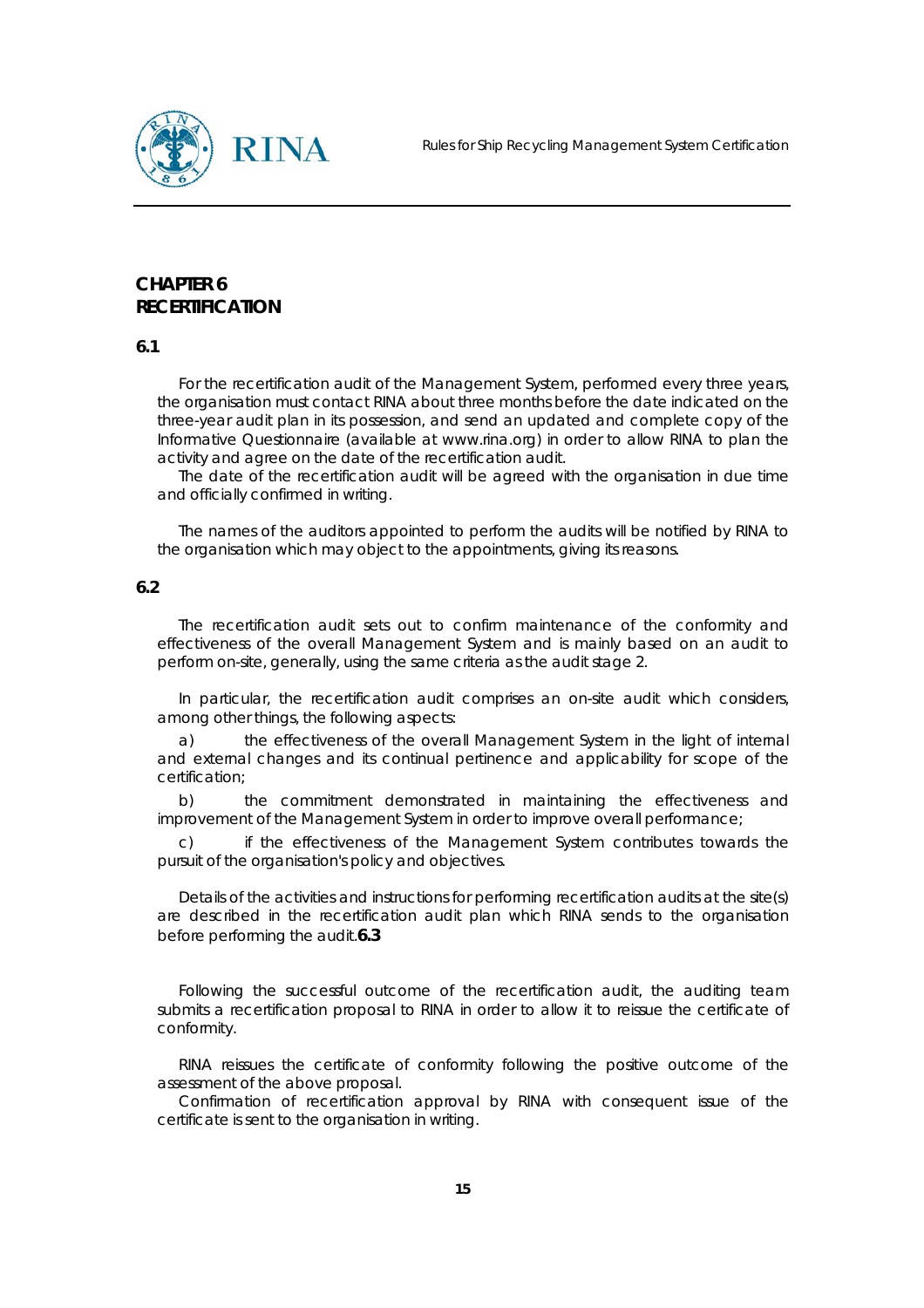



For details on the management and validity of the certificates of conformity issued by RINA, see chapter 7.

#### **6.4**

The recertification procedure must be successfully terminated before the expiry date indicated on the certificate. This date cannot be extended by RINA.

Consequently, the recertification audit must be successfully terminated in sufficient time to allow RINA to approve the recertification proposal and reissue the certificate by the above date (at least one month before the expiry date indicated on the certificate).

If the organisation fails to abide by the above deadlines and does not obtain reissue of the certificate by the date of expiry, the certificate must be considered as expired starting from the day after the date of expiry indicated on the certificate.

Organisations intending to obtain certification following the expiry of the certificate must present a new application and, generally, repeat the entire initial certification procedure.

#### **6.5**

In the case of non-conformities or observations whose number in the opinion of the auditing team is such as to impair the correct functioning of the System, the organisation must effectively implement the relative handling and/or corrective action before the date of expiry of the certificate of conformity.

This means that RINA must perform the supplementary audit to verify the elimination of these non-conformities/observations in sufficient time for the subsequent issue of the certificate.

The established times within which RINA must perform the supplementary audit are communicated to the organisation in the recertification audit report.

The auditing team may decide to perform the supplementary audit, aimed at ascertaining the effectiveness of the proposed handling methods and corrective action, on site or on the documents, depending on the type of corrective action involved.

All costs relative to any supplementary audits deriving from shortcomings in the Management System will be charged to the organisation.

# **CHAPTER 7 MANAGEMENT OF CERTIFICATES OF CONFORMITY**

#### **7.1**

The certificate of conformity issued by RINA is valid for three years starting from the date of approval by RINA of the initial certification or recertification proposal.

Among other things, the Certificate: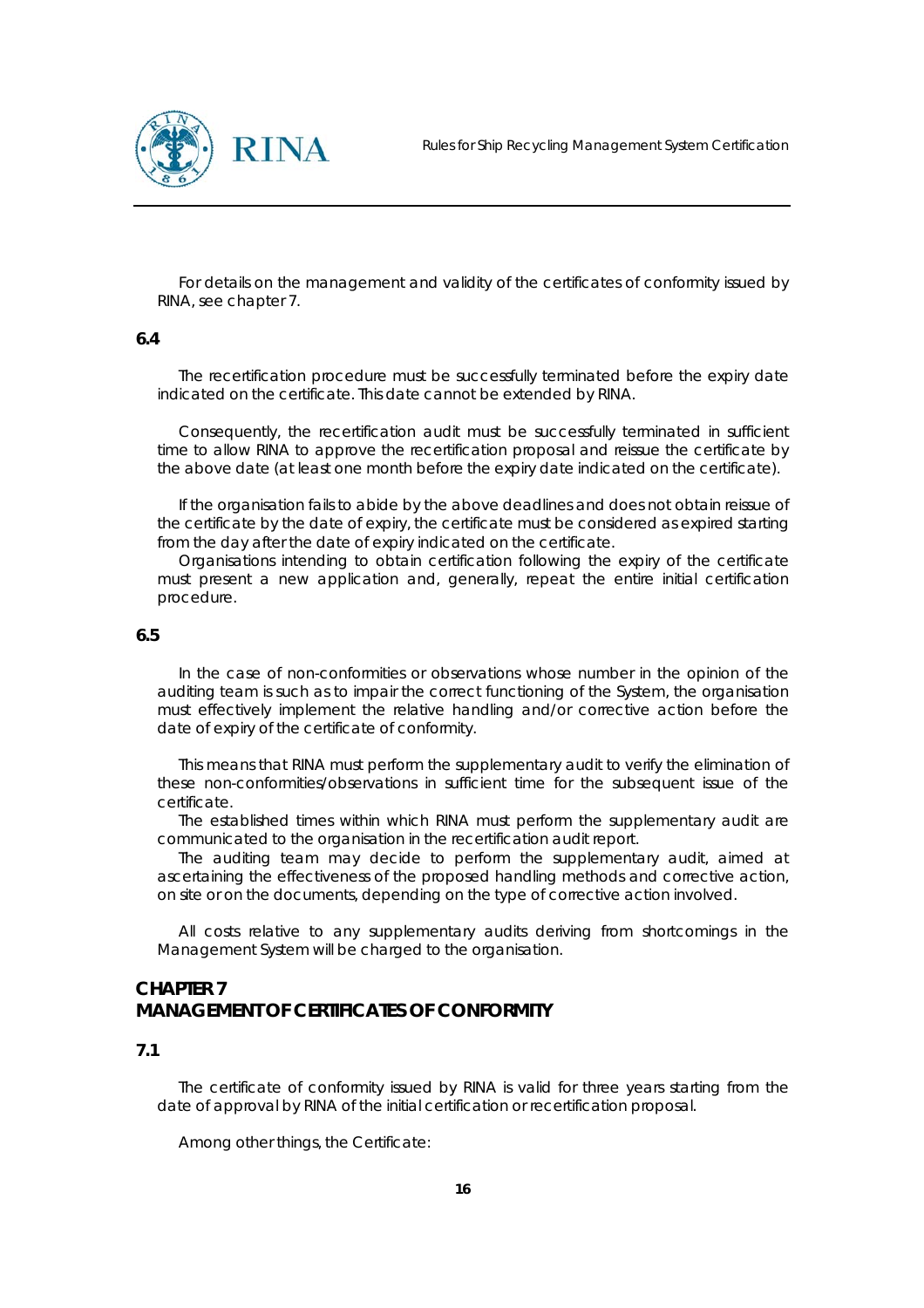

- indicates all the activities covered by the organisation's Management System for ship recycling, including service, process, handling and management of specific materials, etc., as applicable to each site;

- clearly identifies the hazardous materials the recycling plant is able to deal with.

#### **7.2**

From the moment of issue of the certificate by RINA, an original copy of the same and of the relative three-year audit programme is made available to the organisation in the "Member Area" of the RINA website (www.rina.org). The organisation may therefore enter and download the above documents directly from this area of the RINA website.

If it is impossible to access the Internet, the organisation may request a hardcopy original from the pertinent RINA Office.

## **7.3**

The validity of the certificate, throughout the three years of validity, is subject to the results of the subsequent surveillance audits.

The certificate of conformity is reissued following the successful outcome of each recertification audit, as indicated in chapter 5 hereto.

The validity of the certificate may be suspended, withdrawn or relinquished in accordance with the contents of Chapters 10 and 11.

RINA directly publishes and updates the following on its website www.rina.org:

- the list of certified organisations;
- the status of validity of the certificates issued, indicating valid, suspended or invalid for each certificate;
- copies of the valid certificates.

On request, RINA provides information on the reasons for the invalidity of the certificate.

## **7.4**

An organisation which obtains ISO 30000 certification may not make reference to the certification of its ship recycling management system in any way which may imply RINA certifies the management of specific waste or other materials or service companies or that certification applies to activities not covered by certification.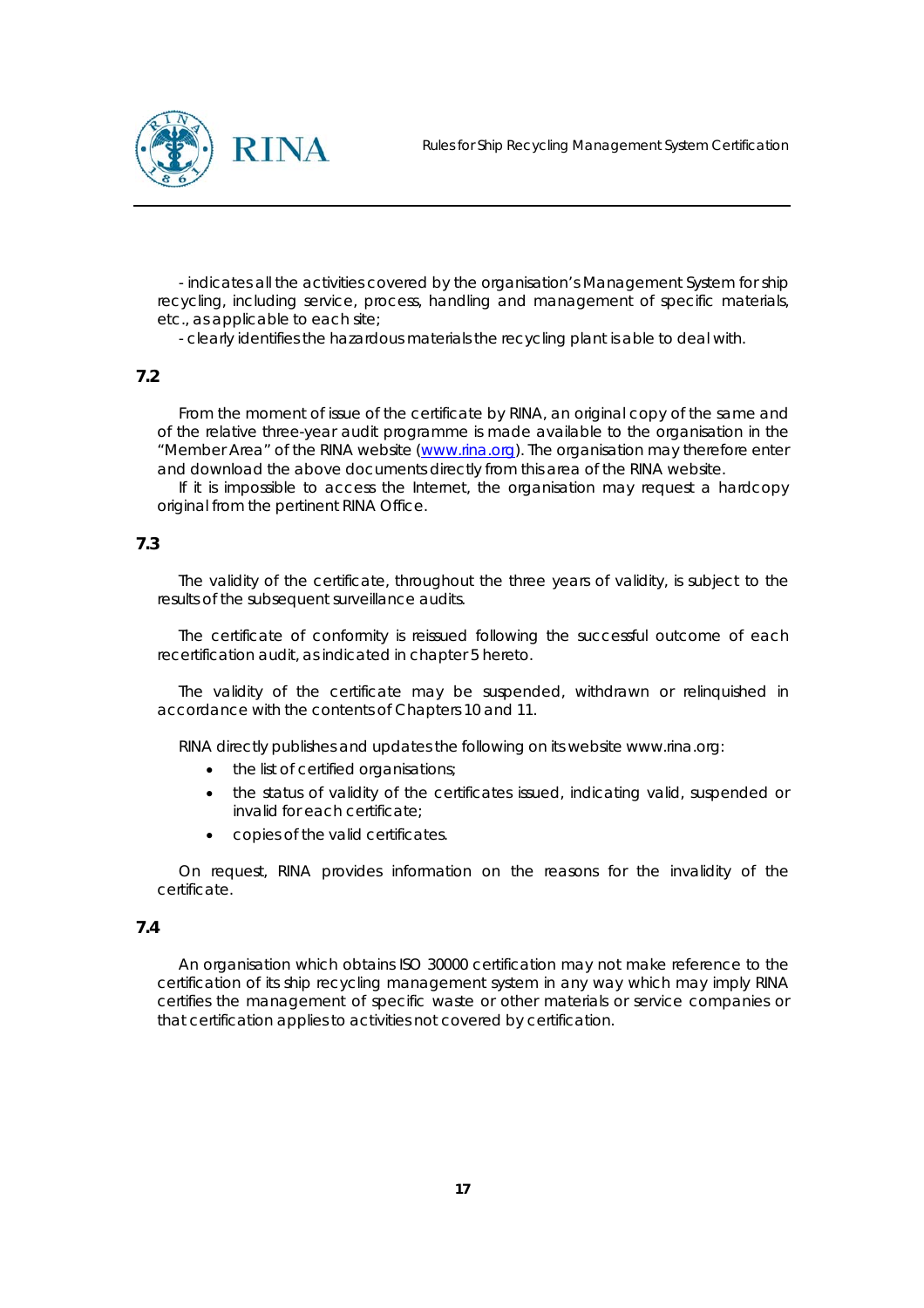

# **CHAPTER 8 MODIFICATION TO CERTIFICATION AND COMMUNICATION OF CHANGES**

#### **8.1**

An organisation in possession of certification may request a modification or extension by presenting a new certification application, accompanied by the duly updated documentation indicated in point 3.1. RINA reserves the right to examine requests on a case-by-case basis and to decide the evaluation methods for the purpose of issuing a new certificate according to the "GENERAL CONTRACT CONDITIONS GOVERNING SYSTEM, PRODUCT AND PERSONNEL CERTIFICATION" and to the ISO 30000 Standard.

#### **8.2**

The organisation must promptly inform RINA of any changes in aspects that may affect the capacity of the Management System to continue to satisfy the requirements of the Standard used for certification.

This requirement concerns, for example, modifications to:

a) the legal, commercial, organisational or ownership status;

b) organisation and management (e.g.: key managers or technical staff, decision-making process);

c) contact addresses and sites;

d) field of application of the activities covered by the certified Management System;

e) significant changes in the Management System and processes.

RINA reserves the right to perform additional audits on the organisation if the modifications communicated are considered particularly significant as regards maintaining conformity of the Management System with the requirements of the reference standard and of these Rules or to review the economic conditions for the possible modification of the contract.

# **CHAPTER 9 SPECIAL PROCEDURES FOR MULTI-SITE ORGANISATIONS**

#### **9.1**

If an organisation works on more than one permanent site, all the functions relating to the Management System are managed by a head office and a single certificate is requested, auditing activities can be performed by sampling the sites subject to audit, as long as: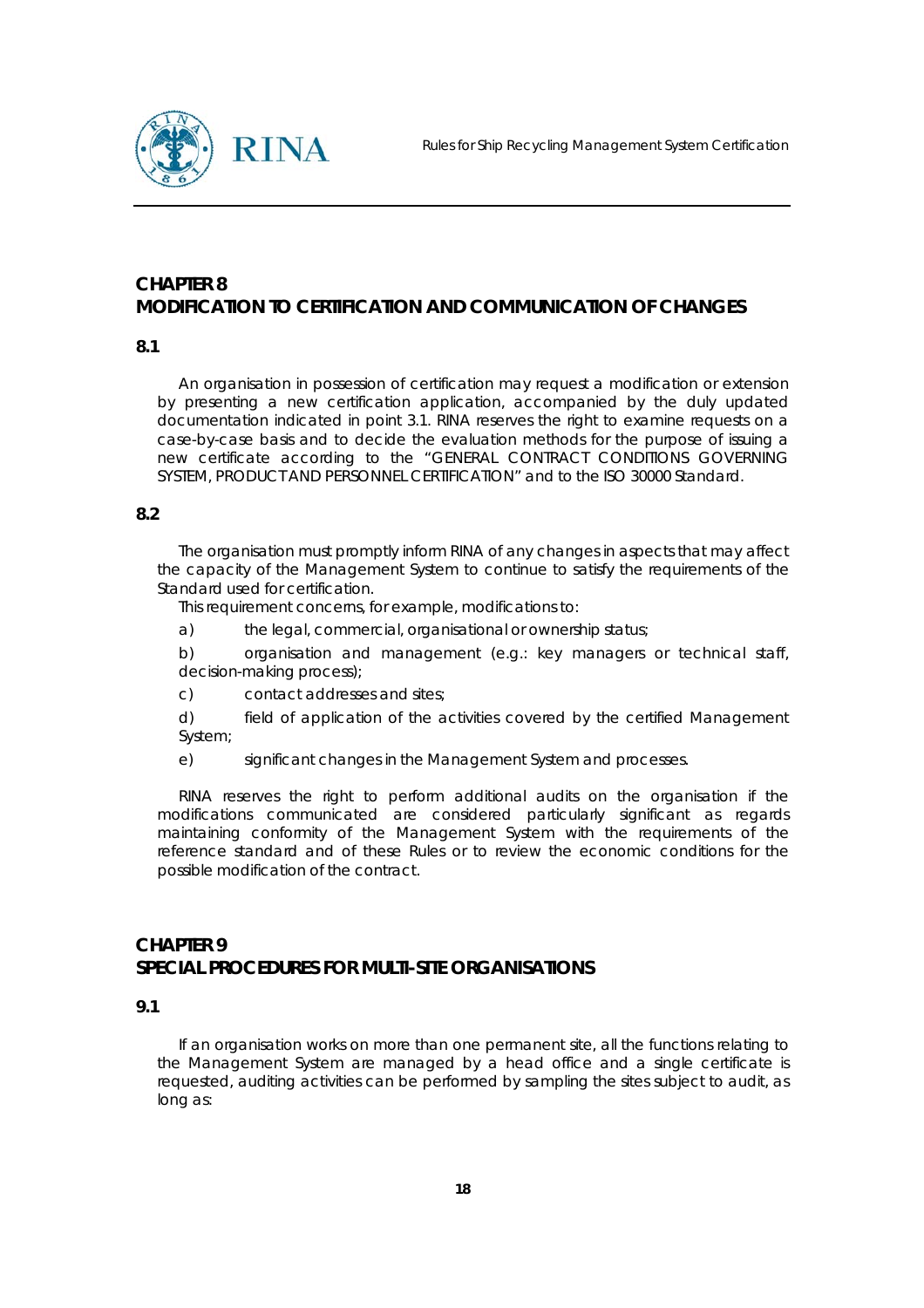

- the activity subject to certification is the same at all the sites and the organisation implements the same Management System (managed by a head office) for all the sites;
- the processes, activities and environmental aspects are similar. In the case of subgroups of sites with similar activities, the sampling criteria can be applied to each subgroup of sites identified;
- at least the following activities are managed by the organisation's head office:
	- contract review (local acceptance of standard orders is allowed);
	- assessment of training requirements;
	- control and modification of documents;
	- senior management review of the Management System;
	- assessment of the effectiveness of corrective actions, incidents and complaints;
	- planning/execution of internal audits and assessment of results;
	- site analysis.

RINA issues a single certificate with the name and address of the head office of the organisation. A list of all the sites to which the certificate refers is indicated in an annex or on the certificate.

The organisation may be issued with a certificate extract for each site covered by certification, provided it indicates the same purpose or a sub-element, and includes a clear reference to the main certificate.

## **9.3**

For any non-conformities found on one site during audits, the organisation must evaluate whether they are due to shortcomings common to more than one site and, if so, it must adopt corrective action both at the head office and at the other sites.

#### **9.4**

All the operative sites included in the field of application of the management system are to be audited by RINA as ship recycling practices and activities are particular to each site.

Also the non operative sites are assessed by RINA and may be audited in a suitable way, as defined by RINA on the basis of the information provided by the organisation relating to the activities undertaken at the sites.

#### **9.5**

Temporary sites, such as those acquired for operational or service purposes, to perform specific activities, cannot be included in any multi-site certification.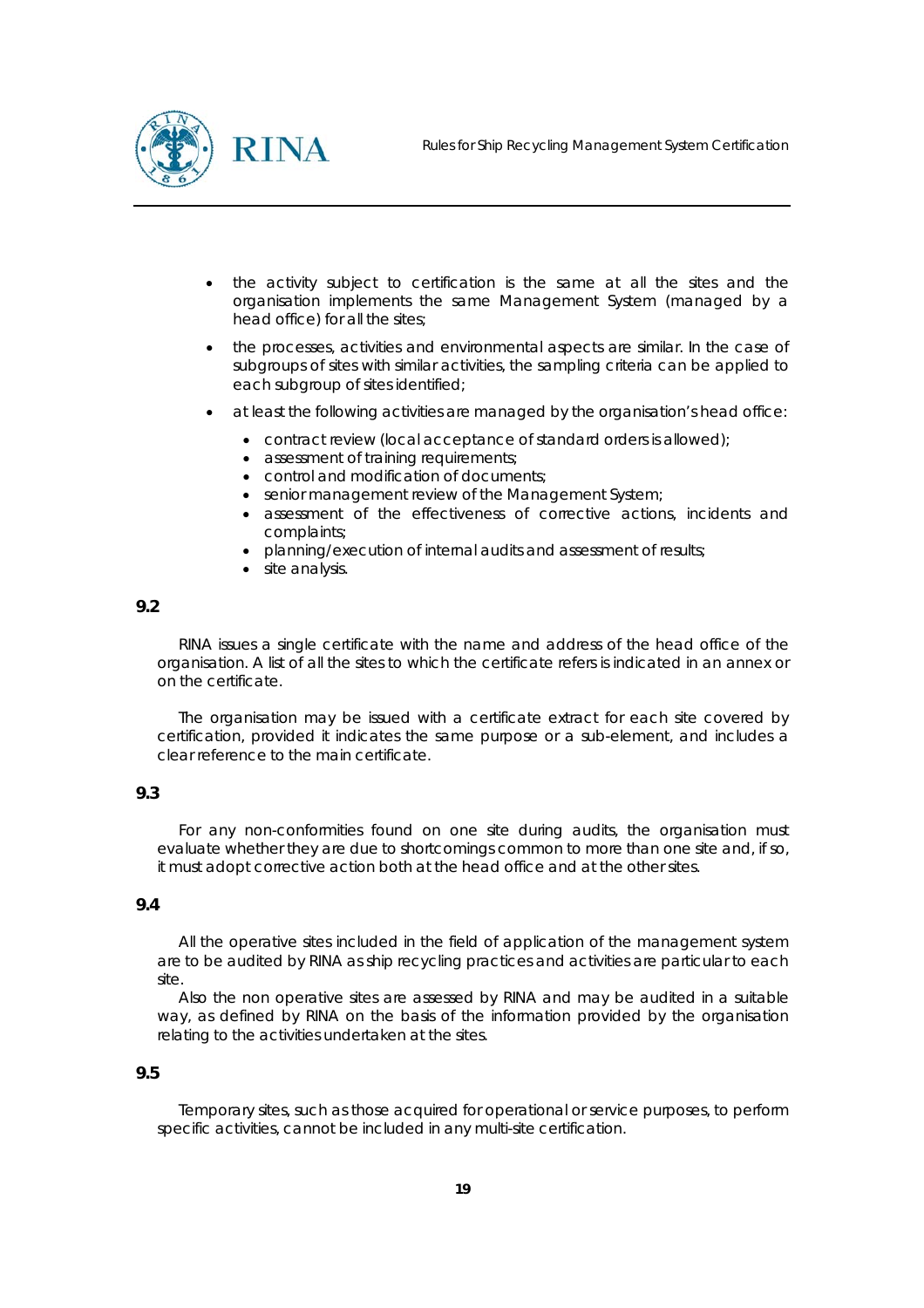

# **CHAPTER 10 SUSPENSION, RENEWAL AND WITHDRAWAL OF CERTIFICATION**

#### **10.1**

The validity of the certificate of conformity may be suspended as indicated in the "GENERAL CONTRACT CONDITIONS GOVERNING SYSTEM, PRODUCT AND PERSONNEL CERTIFICATION" and in the following specific cases:

- if the organisation does not allow surveillance or recertification audits to be performed at the requested frequencies;
- if serious non-conformities are found in the Management System which have not been corrected within the time limits established by RINA;
- if the organisation does not observe the deadlines established for the communication of corrective actions, following non-conformities indicated in the audit report;
- if the organisation has made far-reaching changes to its site(s) or moves to another site without informing RINA of such changes;
- if the organisation has made significant modifications to its Management System that have not been accepted by RINA;
- if the organisation has undergone important re-structuring and has not reported this to RINA;
- if it refuses or obstructs the participation in audits of the observers of an accreditation body;
- for evidence that the Management System does not guarantee respect of the laws and regulations applicable to the activity and/or the site(s);
- if justified and serious complaints received by RINA are confirmed.

The organisation may also make a justified request to suspend certification, normally for not more than six months and, in any case, not after the expiry date of the certificate.

This suspension will be notified to the organisation in writing, stating the conditions for re-instating certification and the date by which the new conditions are to be complied with.

Suspension of the validity of the certificate becomes effective on the date of dispatch of the notification and is made public by RINA directly on its website www.rina.org as established in point 6.3.

#### **10.2**

Reinstatement of certification is subject to verification that the shortcomings which led to the suspension have been eliminated. This is achieved by means of an analytical audit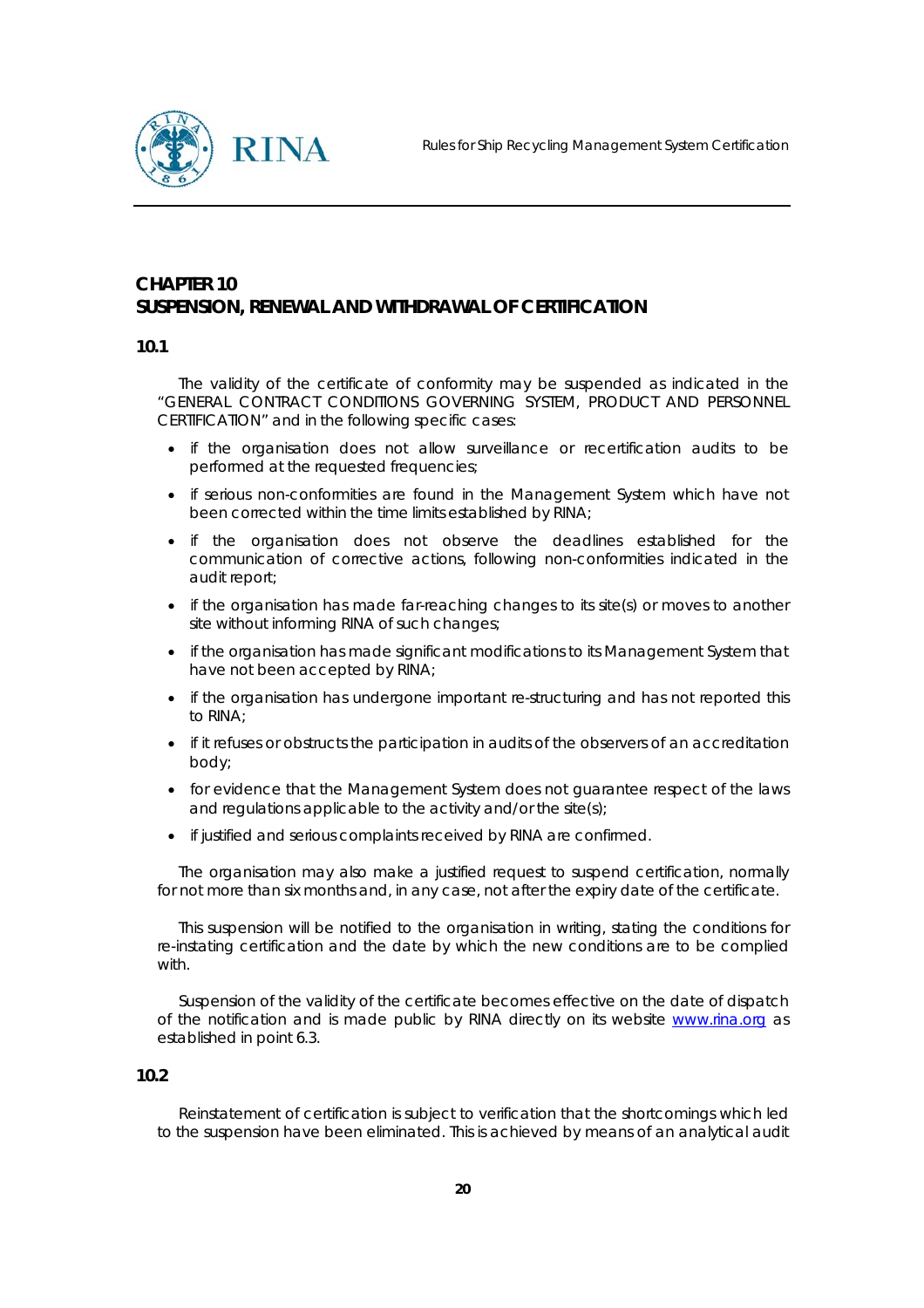

checking compliance of the Management System with all the requirements of the reference standard.

It is notified to the organisation in writing and made public by RINA on its website www.rina.org as established in point 6.3.

#### **10.3**

Failure to fulfil the conditions as per point 10.2 above by the established date will lead to revocation of the Certificate of Conformity.

Revocation of the certificate of conformity may be decided as indicated in "GENERAL CONTRACT CONDITIONS GOVERNING SYSTEM, PRODUCT AND PERSONNEL CERTIFICATION" and in the following specific cases:

- when there are reasons such as those indicated in point 10.1 for suspension, which are held to be particularly serious;
- if the organisation stops the activities or services covered by the certified Management System for over six months as a rule;
- if the organisation does not accept the new economic conditions established by RINA due to a modification in the contract;
- for multi-site organisations, if the head office or one of the sites does not comply with the criteria required to maintain certification;
- for any other reason that RINA deems to be serious.

Withdrawal of the Certificate of Conformity is notified in writing to the organisation and made public by RINA as indicated in point 6.3.

Any organisation which, following revocation of its Certificate, which commences on the date of dispatch of the notification, wishes to be re-certified, must submit a new application and follow the entire procedure all over again.

# **CHAPTER 11 RELINQUISHMENT OF CERTIFICATION**

A certified organisation may send formal communication of withdrawal of certification to RINA, before the expiry of the certificate, including the case in which the organisation does not wish to or cannot conform to new provisions established by RINA.

Upon receipt of this communication, RINA starts the procedure for invalidating the certificate.

Generally speaking, within one month from the date of the communication, RINA updates the validity status of the certificate.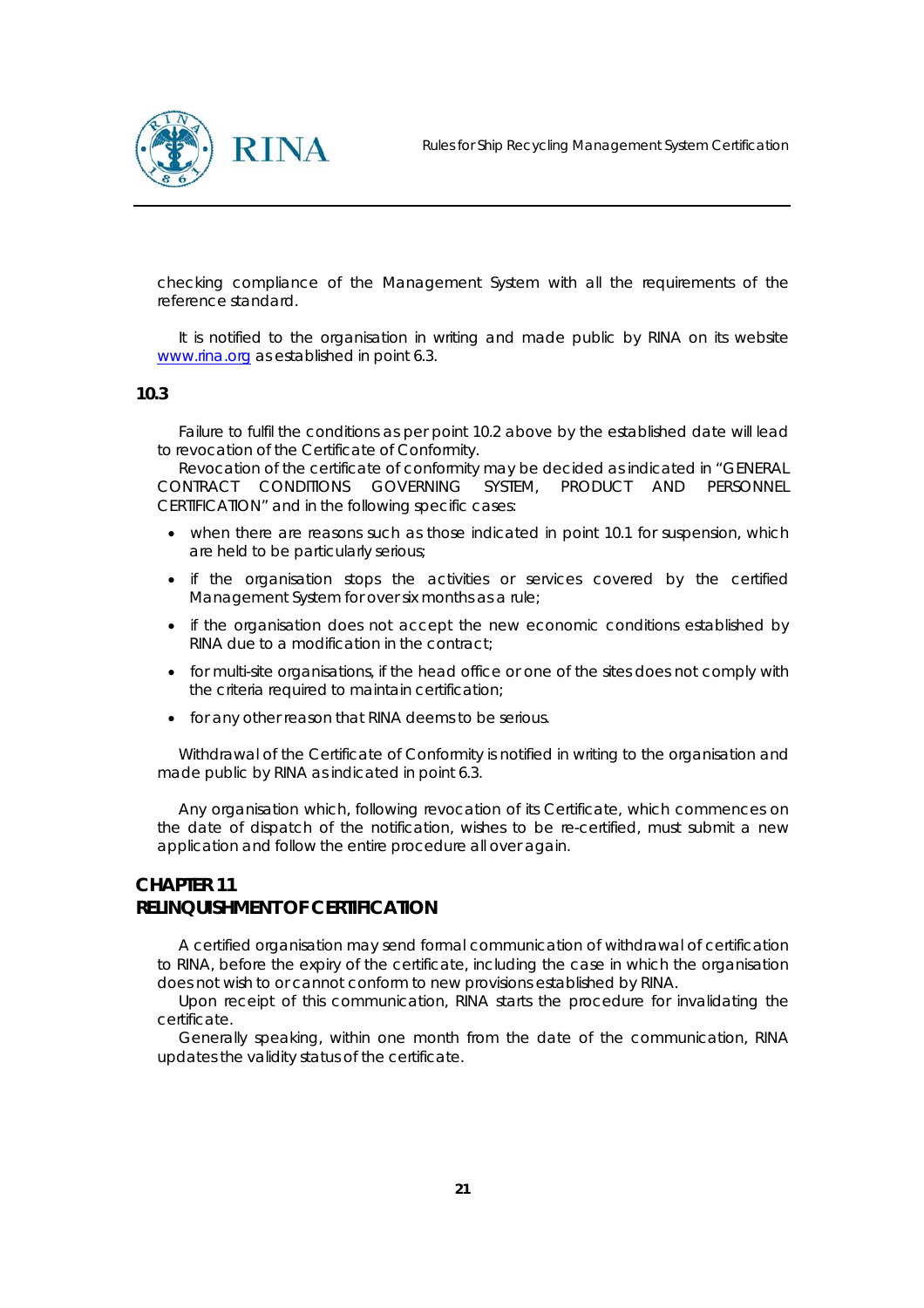

# **CHAPTER 12 CONTRACT CONDITIONS**

For contract conditions, the contents of the current edition of the RINA document "GENERAL CONTRACT CONDITIONS GOVERNING SYSTEM, PRODUCT AND PERSONNEL CERTIFICATION" apply.